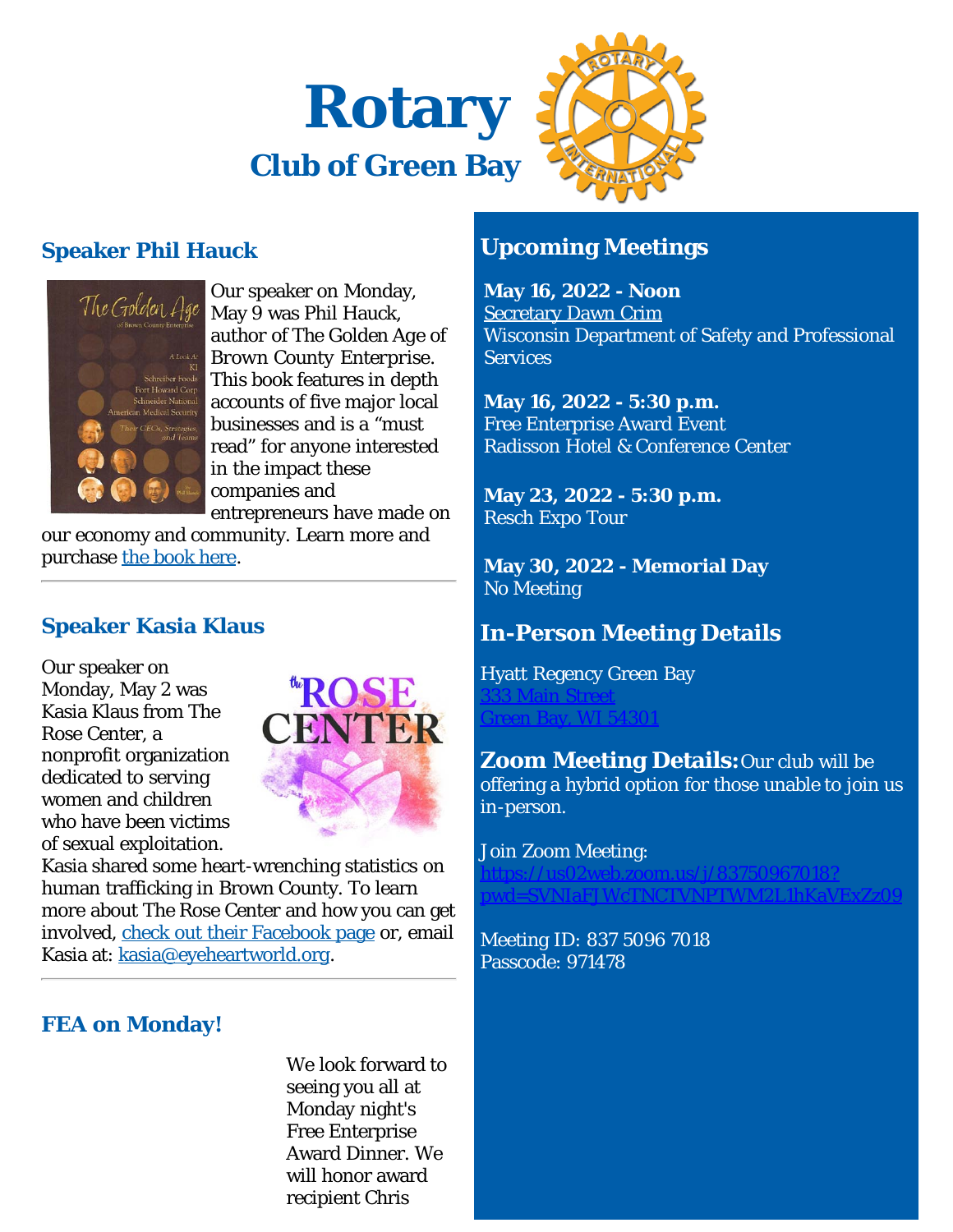

Woleske, President

and CEO of Bellin Health, while raising funds for our charity partner, Foundations Health and Wholeness. See you at the Radisson!

## **Resch Expo Tour**

Join us for a tour of the new Resch Expo Center on Monday, May 23rd at 5:30 pm. Former Rotarian, Barbie Patterson will be our host. [Read More](https://ismyrotaryclub.com/story/ezBulletinMore.cfm?StoryID=169852)



#### **New Member Monday - June 6th!**



Bring a guest to our meeting on Monday, June 6 to learn more about the Rotary Club of Green Bay and how they can become a Rotarian! If you bring a guest to this event, the club will pay for your

lunch, and theirs! You'll get to hear stories from current club members and learn about our programs, events, and membership opportunities. [Please RSVP using this link.](https://forms.gle/Z4G3yjo491xq1E2i7) If you have any questions, please email Kate Owens, our Membership Chair at: [kowens@bayareawdb.org](mailto:kowens@bayareawdb.org?subject=New%20Member%20Monday)

#### **Host Families Needed!**

We have been assigned a lovely young lady from Peru as our Rotary Youth Exchange student! She will be 17 upon her arrival, describing herself as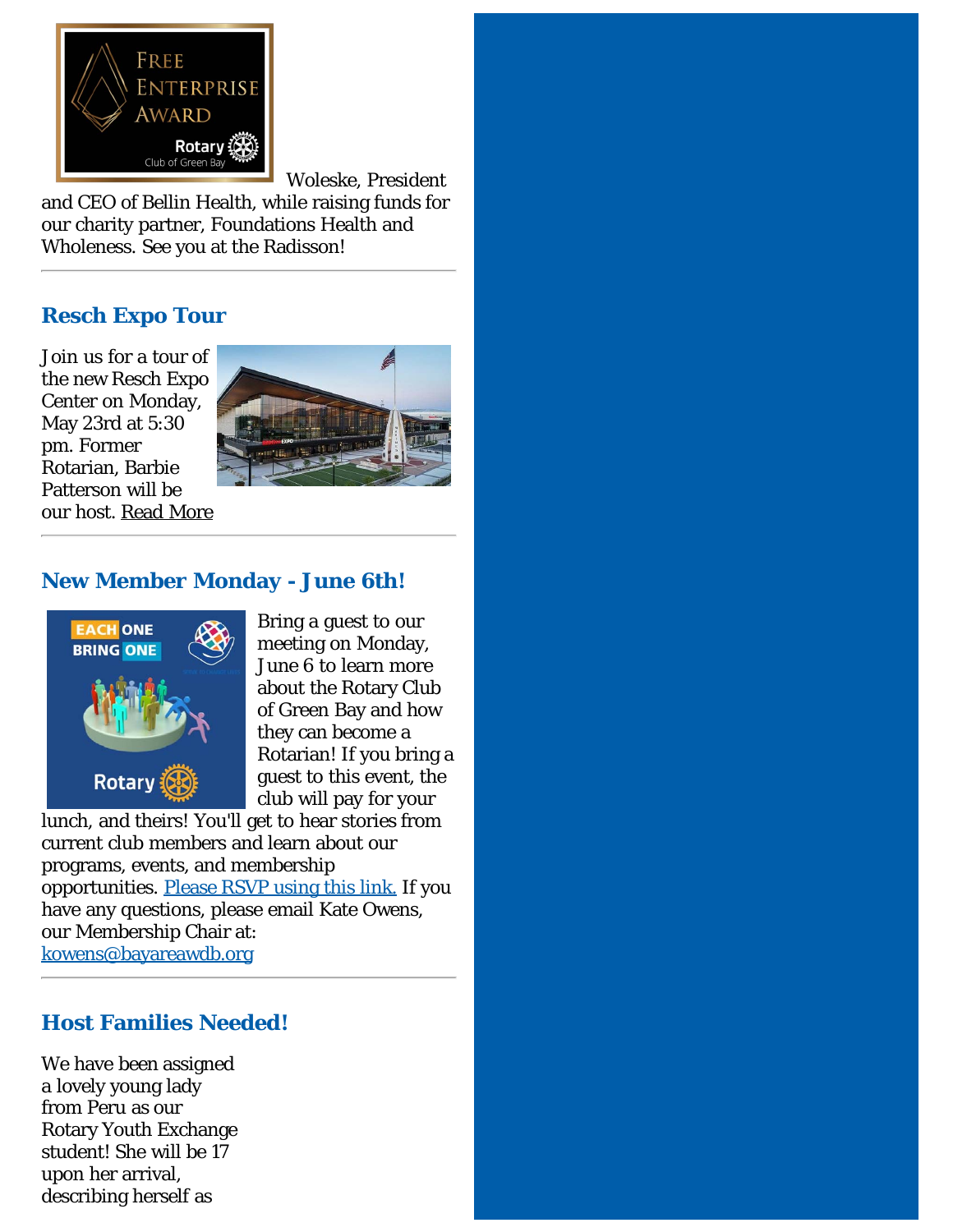# youth<br>exchange

quiet, until you get to know her. She likes art



and helping people. Her parents describe her as helpful and respectful. We need to secure the first host family by the end of May. Each host family will host for three months. The first host family will get to choose which school she attends. Please reach out to your contacts to help us secure the first family!

## **Nominate our Rotarian of the Year**



The Rotarian of the Year award recognizes a Rotarian who has made a significant impact in supporting and strengthening the Rotary Club of Green Bay. Nominations must be received by June 6, 2022. Any active member of the Rotary

Club of Green Bay is eligible to receive this award. [Please click here](https://greenbayrotary.org/rotarian-of-the-year/) to submit your Rotarian of the Year award nomination form.

# **Steve Handrick Receives Service Above Self Award**

Our very own Steve Handrick received one of Rotary International's highest distinctions in service, the Service Above Self award. This award honors Rotary members – and now also Rotaractors – who help others by volunteering their time



and talents. Only up to 150 recipients are selected each year. That's one award for every 9,000 Rotarians! Congratulations Steve!